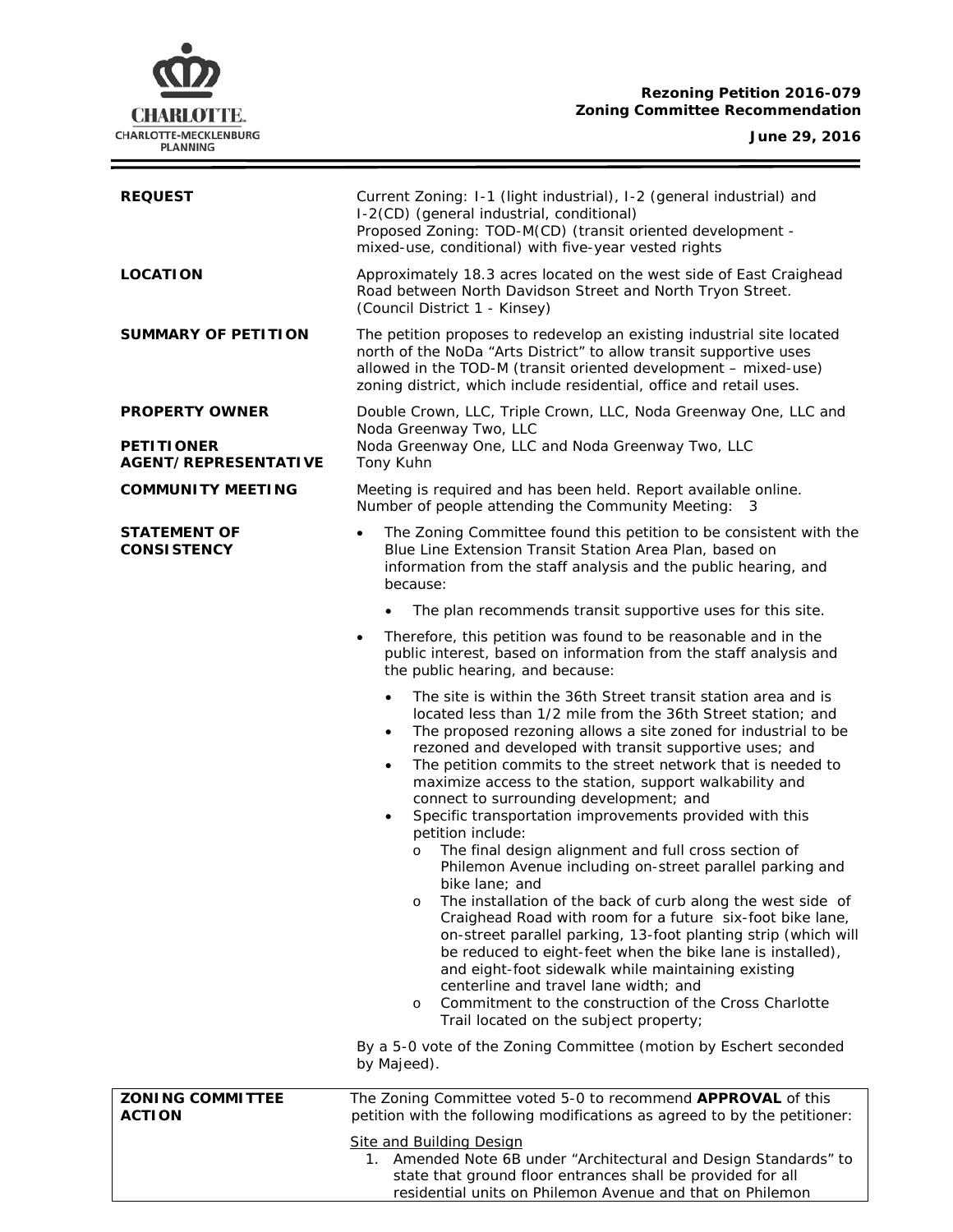Avenue, a building entrance may be located on the corner with additional entrances at a minimum of every 100 linear feet for nonresidential uses. 2. Amended Note 6C to specify that 100% of the frontage on Philemon Avenue shall be either residential or nonresidential leasable, usable space, with a minimum height of 12 feet from floor to floor for the first floor, and a minimum depth of 20 feet excluding public right-of-way, parking access drives, open space and land environmentally undevelopable. Environment 3. The areas to be dedicated or the area that will revert back to the developer in case a split trail is used has been indicated in Note 9I under "Parks, Greenways and Open Space." 4. SWIM Buffer conveyance and dedication has been negotiated and addressed via Notes 9H through L under "Parks, Greenways and Open Space." **Transportation** 5. The proposed zoning district has a setback measured from an existing or proposed future curb line. The location of the future curb line for Craighead Road and Philemon Avenue has been reflected correctly. 6. Revised the proposed typical cross section for Philemon Avenue shown on sheet RZ-2 to include on-street parallel parking and bike lane. 7. Revised the site plan to add Note 7B stating that the centerline of Philemon Avenue has been adopted in accordance with the plan<br>previously studied by Engineering & Property Management. The previously studied by Engineering & Property Management. petitioner will set the back-of-curb along each side of Philemon Avenue which will allow for a symmetric cross section containing a through lane, on street parallel parking, six-foot bike lane, eight-foot planting strip, and eight-foot sidewalk on each side of the centerline alignment. The petitioner will make these improvements along Philemon Avenue as development along Philemon Avenue occurs. The petitioner will be responsible for constructing improvements on the site's side of the centerline of Philemon Avenue when sufficient pavement exists on the opposite of the center line to accommodate a lane of traffic. If insufficient pavement width exists to accommodate a through lane on the opposite side of the center line of Philemon Avenue the petitioner will improve both sides of Philemon Avenue as indicated above. 8. Amended Note 7C under "Streetscape and Landscaping" as follows: "The petitioner will set the back of curb along the west side of Craighead Road, which will allow for a through lane, on-street parallel parking, six-foot bike lane, eight-foot planting strip and eight-foot sidewalk. The future bike lane will be incorporated into the proposed planting strip." 9. The petitioner revised the site plan "Greenways" notes as follows: a. Corrected cross section label from "Little Sugar Creek Greenway" to "Cross Charlotte Trail" b. Note H: i. Removed "Greenway" from the second sentence. ii. Amended Note 9H under "Parks, Greenways and Open Space" as follows: "Petitioner shall grant to the City a minimum of 35-foot wide easement…" iii. Replaced the fourth sentence with "The developer shall not be responsible for the maintenance of the Cross Charlotte Trail." c. Note I – Removed "Greenway" from the third sentence. d. Replaced Note J with: "Petitioner agrees to obtain permits for and construct an eight-foot wide pedestrian pathway and a separated 12-foot wide two-way bicycle facility within the minimum 35-foot Cross Charlotte Trail easement. The

final alignment and cross section of the Cross Charlotte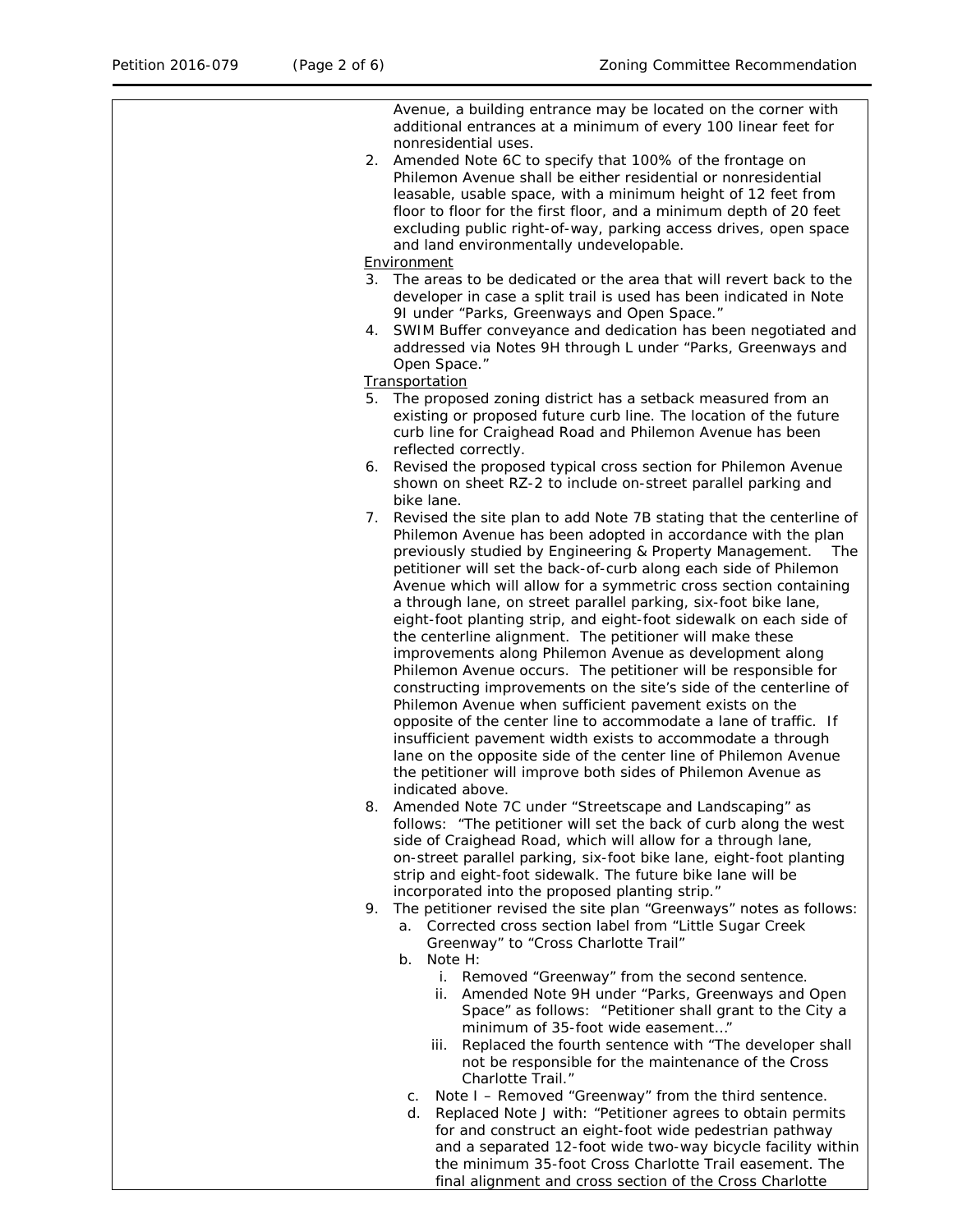Trail will be determined during permitting in coordination

with the CDOT's Project Manager. Specific details for partnering between the City and the Developer for this facilty will be determined during permitting." e. Amended Note 9K under "Parks, Greenways and Open Space" as follows: "Easements will be dedicated and conveyed in fee simple, and all easement dedication and conveyance will occur prior to the issuance of the first certificate of occupancy for the site or when requested by the city, whichever occurs first." Greenway trail easements equal to 35 feet will be dedicated and conveyed. f. Removed Note M. 10. Added Note 9L under "Parks, Greenways and Open Space" as follows: "The proposed greenway commitments will be made as part of each development phase that abuts the greenway and must be completed and approved before the first building certificate of occupancy for the development phase is issued." 11. Added Note 5F under "Transportation" as follows: "All transportation commitments must be completed and approved for each phase of development before the site's first building certificate of occupancy is issued." 12. Craighead Road is classified as a Collector Street and will require 36 feet of right-of-way to be dedicated from the existing center line, per the Subdivision Ordinance. The following Note 5D under "Transportation" was added: "The petitioner will dedicate and convey 36 feet of right-of-way from the center line of Craighead Road as described below." Added Note 5E as follows: "Petitioner agrees to dedicate and convey rights-of-way, permanent easements, and temporary easements along the site's Philemon Avenue and Craighead Road frontage. Right-of-way will be dedicated and conveyed in fee simple, and all right-of-way and easement dedication and conveyance will occur prior to the issuance of the first certificate of occupancy for the site or when requested by the city, whichever comes first." 13. The portion of Philemon Avenue abutting the site will be constructed to an Office/Wide cross section in conjunction with development of the site. TECHNICAL REVISONS Land Use 14. Specified permitted uses as residential and nonresidential uses as permitted by right and under prescribed conditions in the TOD-M (transit oriented development – mixed-use) zoning district together with accessory uses as allowed in the TOD-M district. 15. Specified that the facades on Philemon Avenue shall include more transparency on the ground than upper floors. 100% of the frontage on Philemon Avenue shall be either residential or nonresidential leasable, usable space, with a minimum height of 12 feet from floor to floor for the first floor, and a minimum depth of 20 feet excluding public right-of-way, parking access drives, open space and land environmentally undevelopable. **Infrastructure** 16. Amended Note 7A under "Streetscape and Landscaping" to state the following: "Use of tree grates along Philemon Avenue streetscape shall be conditional based on coordination with the City of Charlotte." 17. Amended Note 9E under "Parks, Greenways and Open Space" to add that meter banks will be screened from public right-of-way. 18. Added Note 12B under "Lighting" to add that pedestrian scale lighting will be installed on Philemon Avenue as Philemon Avenue is improved, and lighting will be spaced as recommended by the lighting engineer. 19. Deleted the following note under "Streetscape and Landscaping": "The proposed zoning district has a setback measured from an existing or proposed future curb line. The location of the future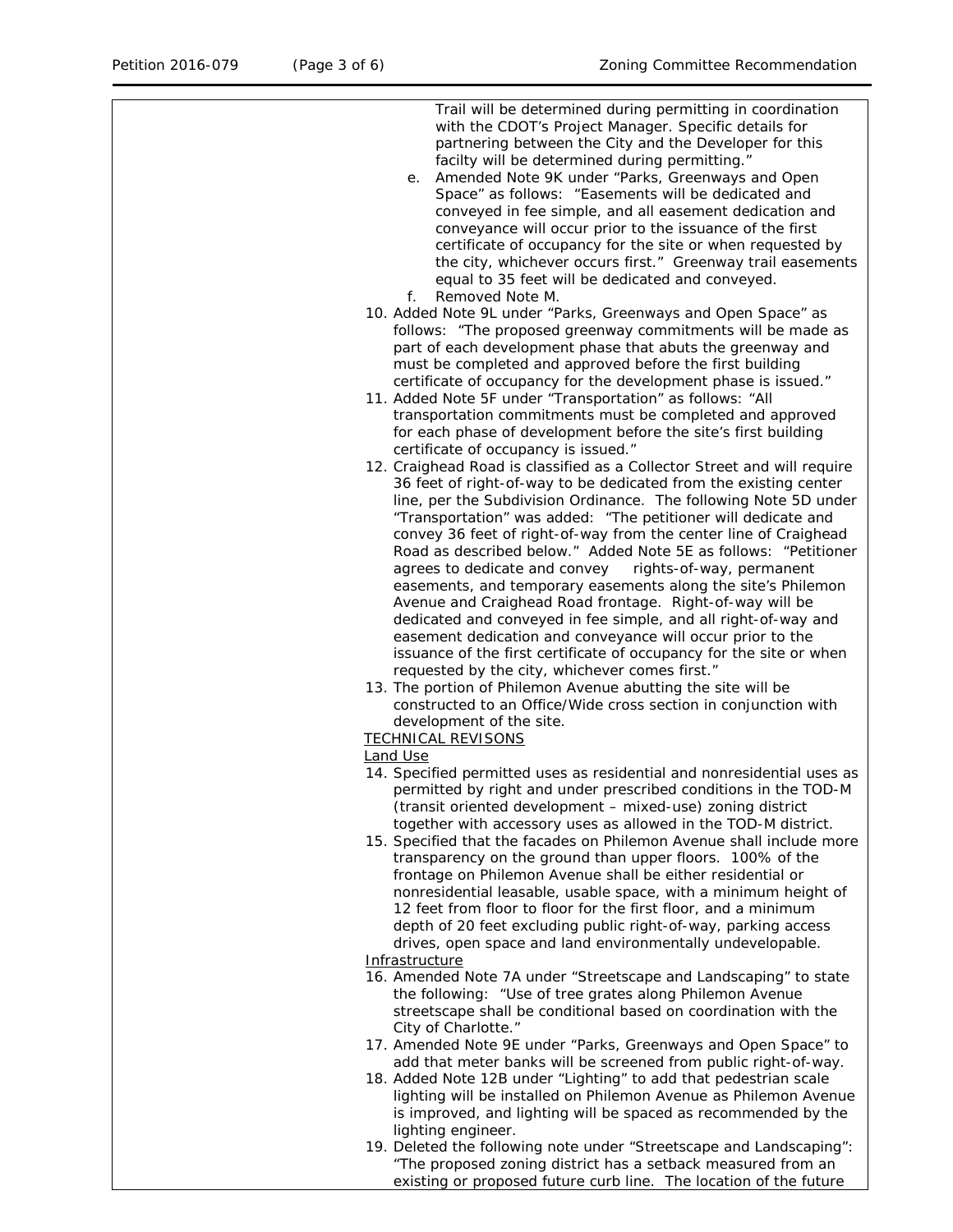|                                              | process."                                                                                                                                                                                                                                                                                                                                                        | curb line is TBD. Exact curb locations as it relates to existing<br>centerline and opposite curb will be coordinated and determined<br>with Planning, CDOT and urban forestry during site plan review<br>20. Added Note 3A under "Optional Provisions" as follows: "The<br>petitioner seeks the optional provision to exceed the maximum<br>allowed height of the TOD-M ordinance for residential<br>uses/buildings within Development Area 1 by 12 feet, and only<br>for architectural elements such as towers and alike that may or<br>may not contain heated area."<br>21. Petitioner agrees to amend Note 9G under "Parks, Greenways<br>and Open Space" to add the following: "Public trail connections<br>shall be built to a minimum pavement width of 10 feet."<br>22. Petitioner agrees to revise Note 5D under "Transportation" to<br>match the cross-section shown for Craighead Road. |  |
|----------------------------------------------|------------------------------------------------------------------------------------------------------------------------------------------------------------------------------------------------------------------------------------------------------------------------------------------------------------------------------------------------------------------|--------------------------------------------------------------------------------------------------------------------------------------------------------------------------------------------------------------------------------------------------------------------------------------------------------------------------------------------------------------------------------------------------------------------------------------------------------------------------------------------------------------------------------------------------------------------------------------------------------------------------------------------------------------------------------------------------------------------------------------------------------------------------------------------------------------------------------------------------------------------------------------------------|--|
| <b>VOTE</b>                                  | Motion/Second:<br>Yeas:<br>Nays:<br>Absent:<br>Recused:                                                                                                                                                                                                                                                                                                          | Labovitz / Majeed<br>Eschert, Labovitz, Majeed, Sullivan, and Wiggins<br>None<br>Dodson<br>Lathrop                                                                                                                                                                                                                                                                                                                                                                                                                                                                                                                                                                                                                                                                                                                                                                                               |  |
| <b>ZONING COMMITTEE</b><br><b>DISCUSSION</b> | Staff provided an overview of the petition and noted that the petitioner<br>has agreed to address the two remaining outstanding issues related to<br>the minimum pavement width of the trail and the cross-section for<br>Craighead Road. As such, there are no outstanding issues.<br>Staff noted that this petition is consistent with the Blue Line Extension |                                                                                                                                                                                                                                                                                                                                                                                                                                                                                                                                                                                                                                                                                                                                                                                                                                                                                                  |  |
| <b>STAFF OPINION</b>                         | Transit Station Area Plan. There was no further discussion.<br>Staff agrees with the recommendation of the Zoning Committee.                                                                                                                                                                                                                                     |                                                                                                                                                                                                                                                                                                                                                                                                                                                                                                                                                                                                                                                                                                                                                                                                                                                                                                  |  |

## **FINAL STAFF ANALYSIS (Pre-Hearing Analysis online at [www.rezoning.org\)](http://www.rezoning.org/)**

### **PLANNING STAFF REVIEW**

• **Proposed Request Details**

The site plan accompanying this petition contains the following provisions:

• Site is divided into Development Areas 1, 2 and 3. Permitted uses include all uses allowed in the TOD-M (transit oriented development - mixed-use) district.

Architectural and Design Standard

- Ground floor units that face the proposed Cross Charlotte Trail will have entrances that face the trail.
- Ground floor entrances shall be provided for all residential units on Philemon Avenue. If individual entrances to ground floor units are not provided on other streets, a primary building entrance will be provided at a minimum of every 100 feet. On Philemon Avenue, a building entrance may be located at the corner, with additional entrances at a minimum of every 100 linear feet for nonresidential uses.
- Ground floor facades fronting Philemon Avenue shall include more transparency than upper floors.
- All building frontage on Philemon Avenue will be residential or nonresidential leasable and usable space, with a minimum height of 12 feet from floor-to-floor for the first floor and a minimum depth of 20 feet excluding public right-of-way, parking access drives, open space and land environmentally undevelopable.
- Townhome units will have usable front porches a minimum of six feet in depth. Stoops and entry-level porches may be covered but not enclosed. All corner/end units that face a street will have a porch or stoop that wraps a portion of the front and side of the unit or the amount of blank wall expanse will be limited to a maximum of 10 feet. Townhome buildings will have five or less individual units.
- The ground floor level on all streets will be taller and architecturally different than upper floors.
- Buildings over 150 feet in length shall provide variations that visually separate individual units.
- The ground floor of parking structures viewable from a public right-of-way will be wrapped with active uses such as residential, office and retail.
- No parking structure entrances may be accessed directly from Philemon Avenue.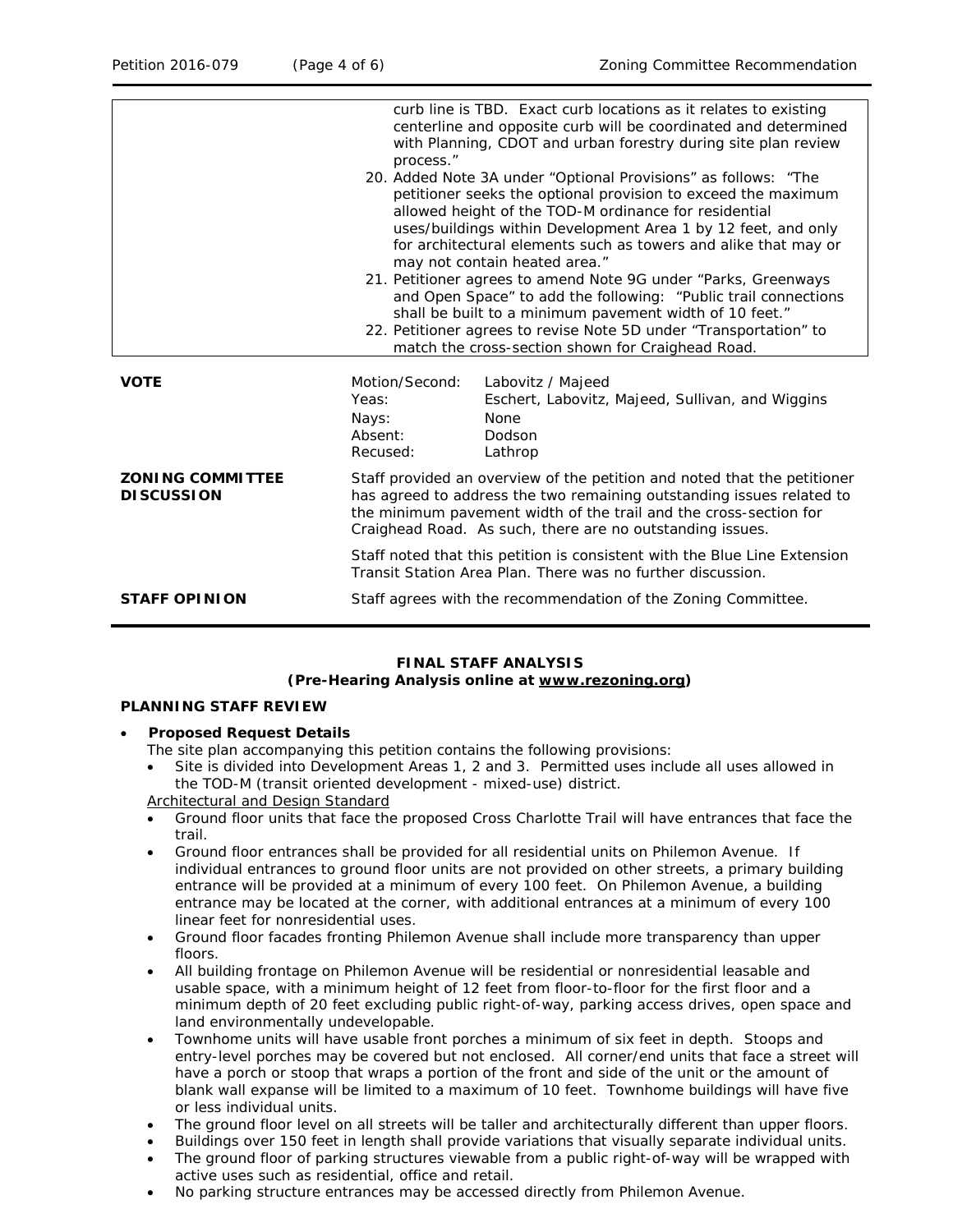## Streetscaping and Landscaping

- Any ground floor commercial use with on-street parking shall use tree grates in lieu of a planting strip. Use of tree grates along Philemon Avenue streetscape shall be conditional based on coordination with the City of Charlotte.
- A through lane, on-street parallel parking, a six-foot bike lane, eight-foot planting strip and eight-foot sidewalk will be provided on Craighead Road.

Parks, Greenways and Open Space

- All buildings along the Cross Charlotte Trail shall have a five-foot setback and include a transition from the sidewalk to the building.
- Direct pedestrian connections will be provided between the Cross Charlotte Trail and the development no less than every 400 feet, with pedestrian scale lighting provided on connections leading to the Cross Charlotte Trail.
- Public trail connections will be built to a minimum pavement width of 10 feet.
- Installation of a minimum 35-foot wide cross section of the Cross Charlotte Trail. Developer shall not be responsible for the maintenance of the Cross Charlotte Trail. Petitioner shall install the Cross Charlotte Trail within the development areas as each development area is developed, and dedicate and convey the 35-foot wide easement to the City prior to the issuance of the first certificate of occupancy.
- Petitioner agrees to obtain permits for and construct an eight-foot wide pedestrian pathway and a separated 12-foot wide two-way bicycle facility within the minimum 35-foot Cross Charlotte Trail easement. The final alignment and cross section of the Cross Charlotte Trail will be determined during permitting in coordination with the CDOT's Project Manager. Specific details for partnering between the City and the developer for this facility will be determined during permitting.
- Petitioner agrees to dedicate and convey, in fee simple, permanent easements and temporary easements along the site's Little Sugar Creek frontage prior to the issuance of the first certificate of occupancy for the site or when requested by the City, whichever occurs first.
- Greenway trail easements to 35 feet will be dedicated and conveyed, and easements will dedicated and conveyed for rights-of-entry on an as needed basis during construction, in order to make tie-ins and/or if the City's project needs to construct petitioner requested improvements on the petitioner's site.
- The proposed greenway commitments will be made as part of each development phase that abuts the greenway and must be completed and approved before the first certificate of occupancy for the development phase is issued*.*

# **Transportation**

- Final design alignment and full cross-section of Philemon Avenue will be accommodated on this site, as determined through coordination with the City's Engineering & Property Management Project Manager.
- All transportation commitments must be completed and approved for each phase of development before the site's first building certificate of occupancy is issued.
- Petitioner agrees to dedicate and convey rights-of-way, and permanent and temporary easements along the site's Philemon Avenue and Craighead Road frontage. Right-of-way will be dedicated and conveyed in fee simple and all right-of-way and easement dedication and conveyance will occur prior to the issuance of the first certificate of occupancy for the site or when requested by the City, whichever comes first.
- The petitioner will set the back of curb along each side of Philemon Avenue which will allow for a symmetric cross section containing a through lane, on street parallel parking, six-foot bike lane, eight-foot planting strip, and eight-foot sidewalk on each side of the centerline alignment. The petitioner will make these improvements along Philemon Avenue as development along Philemon Avenue occurs. The petitioner will be responsible for constructing improvements on
- the site's side of the centerline of Philemon Avenue when sufficient pavement exists on the opposite of the center line to accommodate a lane of traffic. If insufficient pavement width exists to accommodate a through lane on the opposite side of the center line of Philemon Avenue the petitioner will improve both sides of Philemon Avenue as indicated above.
- Pedestrian scaled lighting will be installed on Philemon Avenue as Philemon Avenue is improved, and lighting will be spaced as recommended by the lighting engineer.

# Optional Provisions

• The petitioner seeks the optional provision to exceed the maximum allowed height of the TOD-M ordinance for residential uses/buildings within Development Area 1 by 12 feet, and only for architectural elements such as towers and alike that may or may not contain heated area.

# • **Public Plans and Policies**

- The *Blue Line Extension Transit Station Area Plans* recommend transit supportive uses for the proposed site.
- The area plan identifies the proposed alignment for the Little Sugar Creek Greenway along the